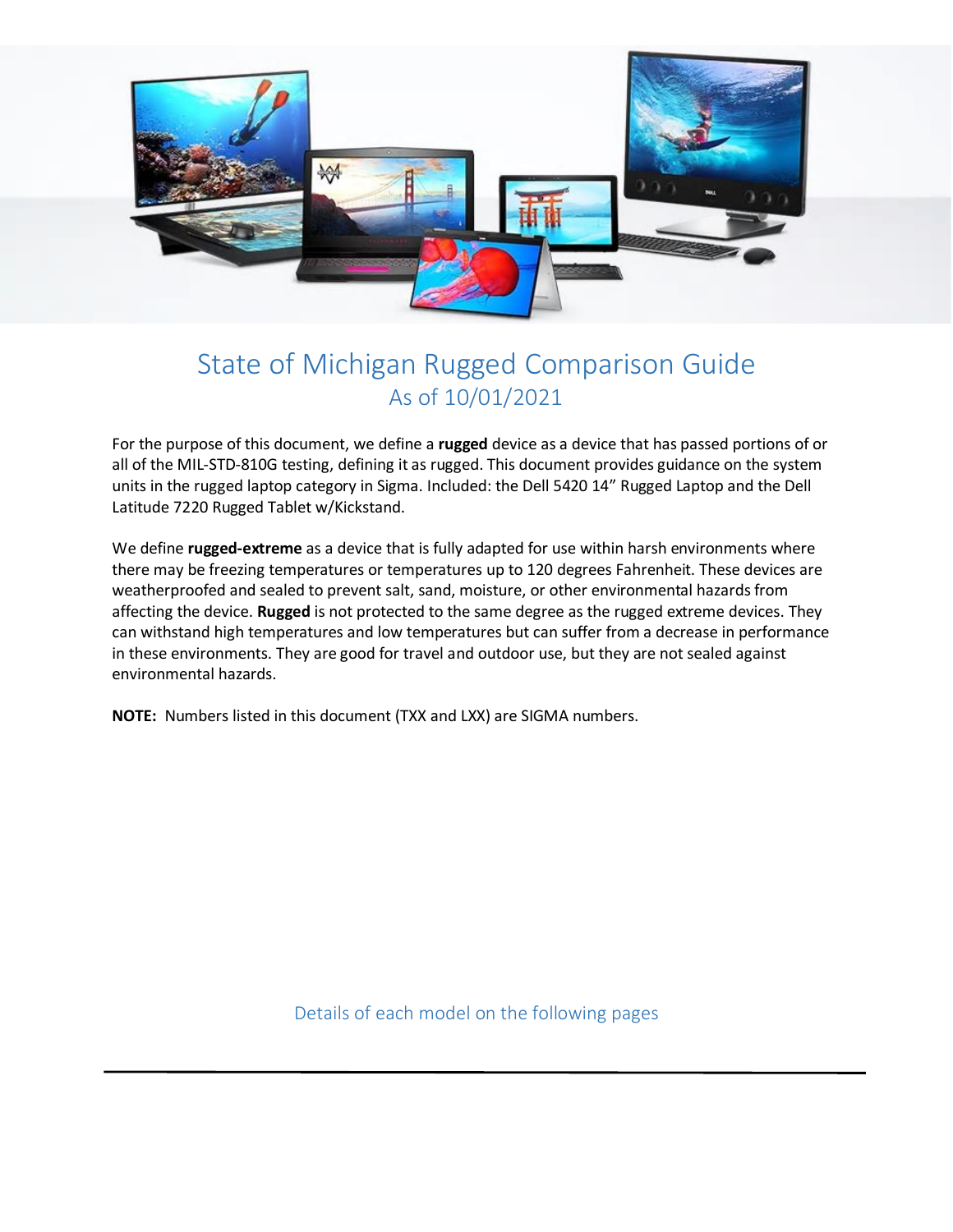## **Dell 5420 Rugged (L165) – \$2085.00**

14" laptop made with shock-absorbent materials and meets rigorous military-standard requirements. Compression-sealed from sand, dust, and liquids.

This laptop comes with a 4-year warranty that is next business day and on-site.

#### **Operating System**

• Windows 10 Pro

#### **Technical Specifications**

- Intel® Core™ i5-8350U
- 16GB DDR4
- 512GB Solid State Drive
- 14.0" HD (1366x768) Direct-View outdoor-readable display with resistive touchscreen
- DVD/RW
- Intel Dual Band Wireless-AC 8265 plus Bluetooth
- Backlit keyboard
- 2x USB 3.0 Type A
- 1x USB 3.0 Type C
- 1x RJ-45 gigabit Ethernet network connector
- 1x VGA Port
- 1x HDMI
- Dimensions: 1.29 x 13.66" x 9.63"
- Weight 4.5lbs.
- 4-year warranty



**\*\*\*Dell 5420 Rugged laptop – same configuration as above with 32GB of RAM, no Mobile Broadband Card, and a 3-year warranty (L178). \$2059.00**



## Ports & Slots

1. Removable Primary SATA storage Bay | 2. SD Card Slot | 3. SIM Card Slot | 4. USB 3.0 Type A | 5. Stylus (Optional) | 6. RJ-45 gigabit Ethernet network connector (Optional) | 7. 2nd serial, VGA, Display Port or Fischer USB | 8. Native Serial | 9. RJ-45 gigabit Ethernet network connector | 10. HDMI | 11. Lock slot | 12. Power In | 13. USB 3.0 Type C™ | 14. USB 3.0 Type A | 15. USB 3.0 Type A | 16. Universal Audio Jack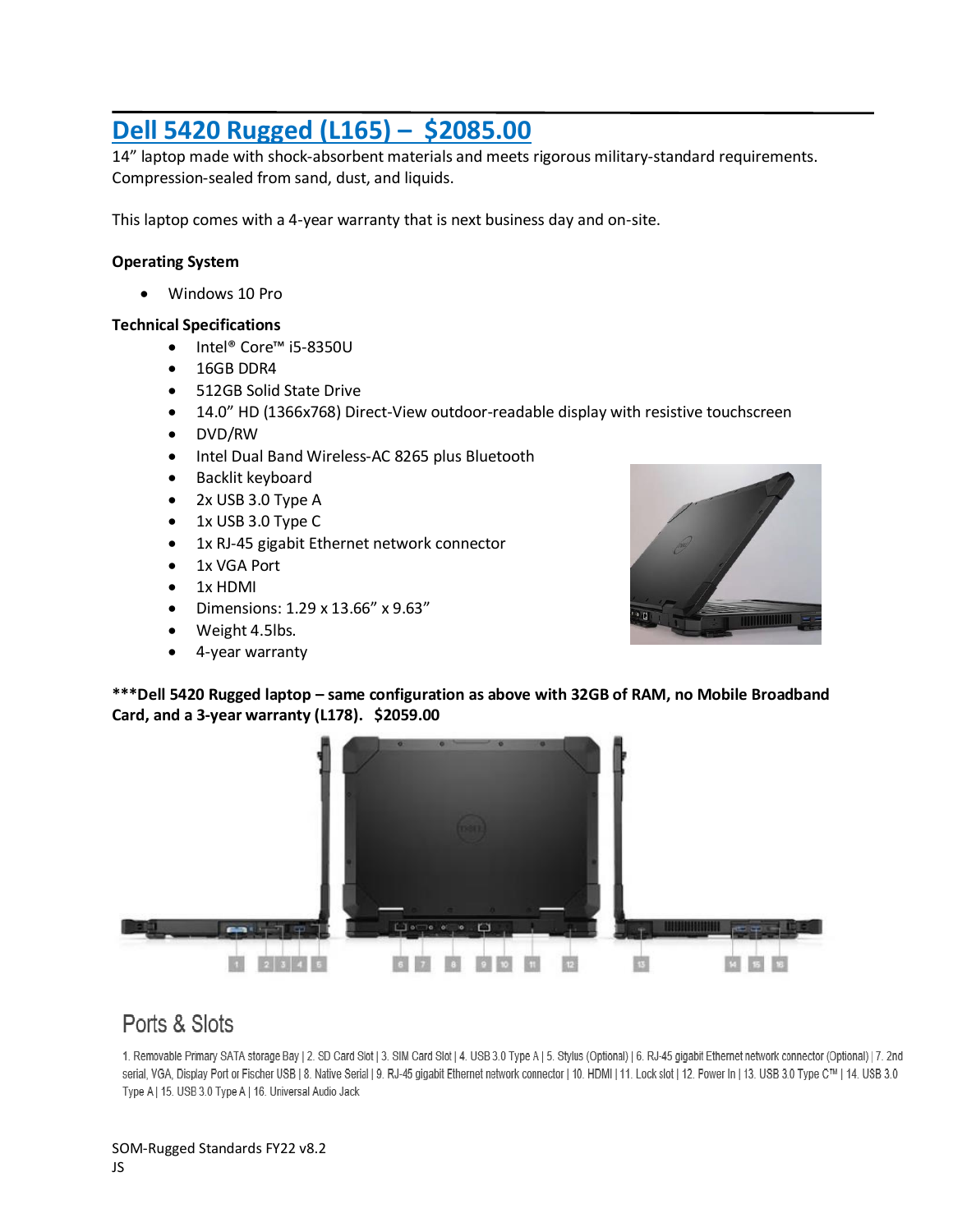### **Dell Latitude 7220 Rugged Tablet w/Kickstand (T98) – \$2039.00**

11.6" 1920x1080, outdoor readable lightweight powerful fully rugged touchscreen tablet.

This laptop comes with a 4-year warranty that is next business day and on-site.

#### **Operating System**

• Windows 10 Pro

#### **Technical Specifications**

- Intel® Core™ i7-8665U Processor
- 16GB DDR4
- 5256G Solid State Drive
- 11.6" touchscreen
- Intel Dual Band Wireless-AC 9560
- U-blox NEO-MB-GPS card
- HD IR webcam/ 8 MP rear camera with Flash and Dual Microphone
- 1x Mini Serial RS-232 port
- 1x USB 3.0 Type C port with DisplayPort Alt Mode/PowerShare
- 1x USB 3.1 Type-A with Power Delivery
- 1x Micro SD card slot
- 1x Combo mic/headphone jack
- 1x Kensington lock slot
- Dimensions: 0.96 x 12.29" x 7.99"
- Weight 2.93lbs.
- 4-year warranty
- Keep your hard drive





### Ports & Slots

1. DC-in | 2. Mini Serial RS-232 port | 3. USB 3.0 Type-C" port with DisplayPort Alt Mode/PowerShare | 4. USB 3.1 Type-A with Power Delivery | 5. Micro SD-card slot | 6. Combo mic/headphone Jack | 7. Fan exhaust | 8. Kensington lock slot